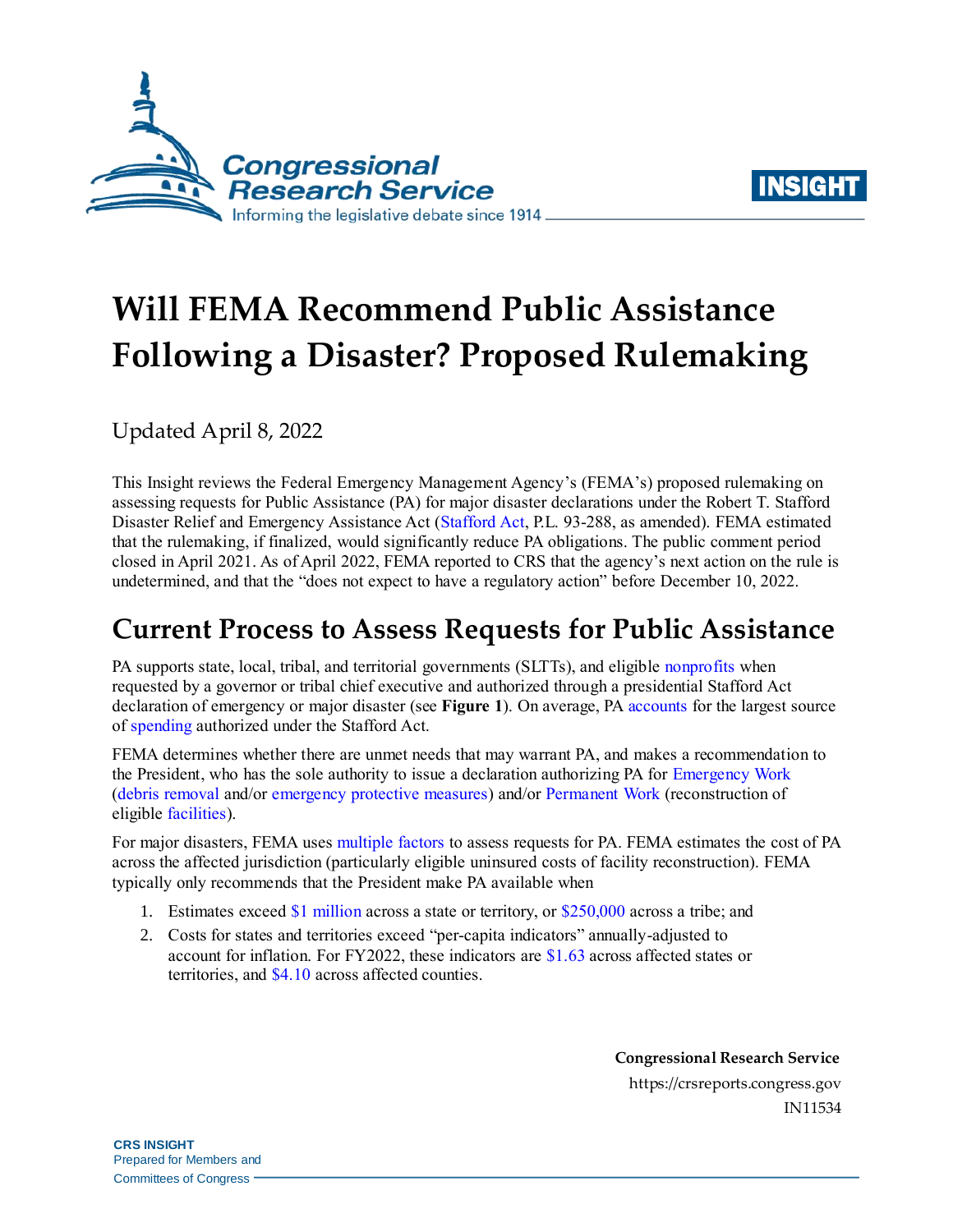FEMA exercises discretion when making recommendations to the President. FEMA may consider a [recent](https://www.ecfr.gov/cgi-bin/text-idx?SID=2193b5770fd59cc13da7df7bb714477c&mc=true&node=se44.1.206_148&rgn=div8)  [history of disasters](https://www.ecfr.gov/cgi-bin/text-idx?SID=2193b5770fd59cc13da7df7bb714477c&mc=true&node=se44.1.206_148&rgn=div8) that exhausted SLTT capacity, severe local impacts, or the use of mitigating measures (which may have reduced damages)—and recommend approval even when cost thresholds are not met.

<span id="page-1-0"></span>While no single factor determines FEMA's recommendations, per-capita indicators have historically proved crucial. In 2012, the Government Accountability Office (GAO) [found](https://www.gao.gov/assets/650/648162.pdf) that [99%](https://www.gao.gov/assets/650/648162.pdf#page=30) of analyzed major disaster declarations reflected damage estimates where indicators were met or exceeded. The exclusive use of per-capita indicators may violate the Stafford Ac[t prohibition](https://uscode.house.gov/view.xhtml?req=(title:42%20section:5163%20edition:prelim)%20OR%20(granuleid:USC-prelim-title42-section5163)&f=treesort&edition=prelim&num=0&jumpTo=true) on the use of sliding scales to deny federal assistance.





**Source:** Developed by CRS based on 44 C.F.R. §§206.31-206.48.

# **Proposed Rule on Assessing Requests for Public Assistance**

In 2012, GAO [found](https://www.gao.gov/assets/gao-12-838.pdf#page=30) that FEMA's indicators had not kept pace with inflation and per-capita income gains. GAO [suggested](https://www.gao.gov/assets/650/648162.pdf#page=56) that FEMA increase the thresholds or identify another metric (e.g., [total taxable](https://www.gao.gov/assets/650/648162.pdf#page=37)  [resources;](https://www.gao.gov/assets/650/648162.pdf#page=37) TTR) to assess SLTT capacity to respond and recover.

The enactment of the [Disaster Recovery Reform Act](https://www.congress.gov/bill/115th-congress/house-bill/302?q=%7B%22search%22%3A%5B%22disaster+recovery+reform+act%22%5D%7D&s=4&r=1) of 2018 (DRRA, [P.L. 115-254\)](http://www.congress.gov/cgi-lis/bdquery/R?d115:FLD002:@1(115+254)) [required](https://crsreports.congress.gov/product/pdf/R/R45819#page=41) FEMA to review the factors used to assess requests for PA. [Section 1232](https://www.congress.gov/115/plaws/publ254/PLAW-115publ254.pdf#page=276) required greater consideration to severe local impacts and recent disasters. FEMA [reported](https://www.fema.gov/sites/default/files/2020-07/fema_DRRA-annual-report_2019.pdf#page=12) that it updated FEMA's declaration request [template](https://www.fema.gov/disasters/request-for-presidential-disaster-declaration) to implement Section 1232. [Section 1239](https://www.congress.gov/115/plaws/publ254/PLAW-115publ254.pdf#page=282) required FEMA to review and update the PA cost-estimating factors following consultation with SLTTs.

FEMA subsequently published [notice](https://www.federalregister.gov/documents/2020/12/14/2020-27094/cost-of-assistance-estimates-in-the-disaster-declaration-process-for-the-public-assistance-program) of proposed rulemaking in December 2020 modifying PA cost estimates by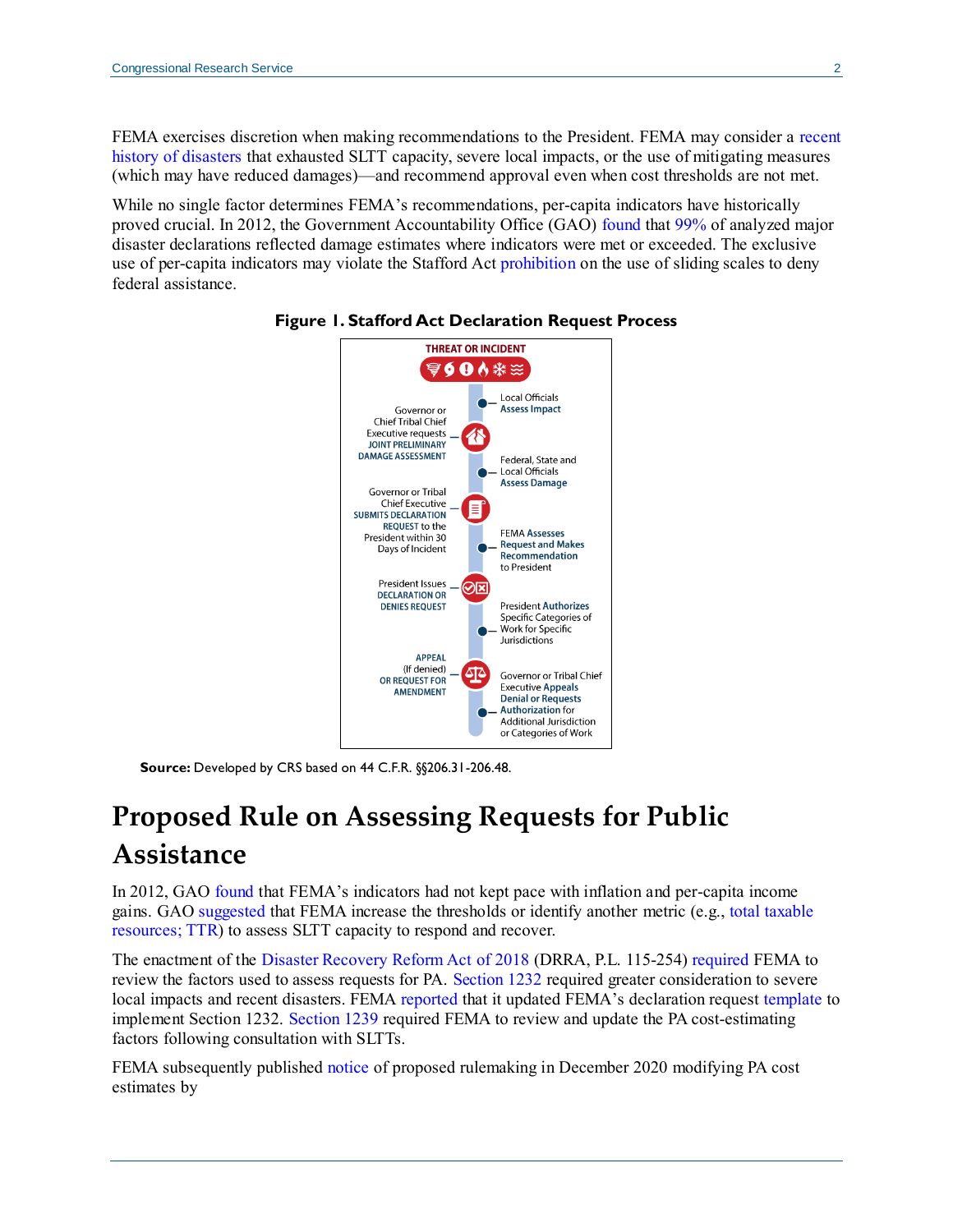- 1. Increasing minimum damage threshold for states and territories from \$1 million to \$1,535,000;
- 2. Increasing "baseline" per-capita indicator from \$1.50 to \$2.32, reflecting inflation gains;
- 3. Adjusting individual state (not territory) per-capita indicators based on TTR; and
- 4. Using of annual population estimates (rather than decennial census data).

FEMA estimates that per-capita thresholds may increase between [2% and 113%](https://www.govinfo.gov/content/pkg/FR-2020-12-14/pdf/2020-27094.pdf#page=27) under the rule (using FY2019 figures). To demonstrate the effects of the proposed rule, [FEMA modeled](https://www.govinfo.gov/content/pkg/FR-2020-12-14/pdf/2020-27094.pdf#page=14) these policy changes on disaster activity between 2008 and 2017 and found the following:

- 27% (159) fewer major disaster declarations would have included PA, averaging 16 fewer annually;
- 7,456 entities would have received less federal assistance; and
- FEMA would not have transferred approximately \$2.1 billion (undiscounted) in federal assistance.

## **Policy Issues and Comments—Proposed Rulemaking**

Some Members of Congress and other stakeholders have raised concerns during the rulemaking, including the following

#### **Appropriate Provision of Public Assistance**

GAO previously [raised](https://www.gao.gov/assets/650/648162.pdf#page=30) concerns that artificially low indicators led FEMA to recommend that PA be provided when SLTTs did not require federal assistance. In response, FEMA's proposed rulemaking shifts the cost of smaller disasters to SLTTs.

However, other stakeholders have noted that state disaster spending is [highly variable](https://www.pewtrusts.org/-/media/assets/2018/06/statespendingnaturaldisasters_v4.pdf#page=14) and noted that [most](https://www.naco.org/sites/default/files/attachments/JPS/NACo%20Disaster%20Deductible%20ANPRM%20Comments.pdf#page=4)  [incidents](https://www.naco.org/sites/default/files/attachments/JPS/NACo%20Disaster%20Deductible%20ANPRM%20Comments.pdf#page=4) are already managed without federal assistance. The proposed rule [could suddenly and](https://www.regulations.gov/comment/FEMA-2020-0038-0107)  [significantly](https://www.regulations.gov/comment/FEMA-2020-0038-0107) reduce necessary federal assistance.

#### **Inequitable Access to Public Assistance**

Some worry that the indicators (especially if increased) may [disadvantage](https://www.regulations.gov/comment/FEMA-2020-0038-0024) [small,](https://www.hsgac.senate.gov/subcommittees/emdc/hearings/the-path-to-efficiency-making-fema-more-effective-for-streamlined-disaster-operations) [rural](https://rodneydavis.house.gov/news/documentsingle.aspx?DocumentID=398970) and/or [less wealthy](https://www.naco.org/sites/default/files/attachments/JPS/Sallie%20Clark%20House%20T%26I%20Testimony%205.12.16.pdf#page=6) areas with less costly facilities and damage, or disadvantage communities in states with [high populations](https://www.regulations.gov/comment/FEMA-2020-0038-0103) and/or [TTR.](https://www.regulations.gov/comment/FEMA-2020-0038-0008) FEMA [reports](https://www.congress.gov/event/116th-congress/house-event/LC65451/text?q=%7B%22search%22%3A%5B%22%5C%22forest+service%5C%22%22%5D%7D&s=1&r=23) it will consider severe local impacts in accordance with DRRA, however, some public comments requested greater transparency into its methods and the [related](https://www.regulations.gov/comment/FEMA-2020-0038-0024) rulemaking.

#### **Recurring, Slow-Onset, or Compound Disasters**

FEMA only measures costs incurred during a certain time period, the ["incident period.](https://www.ecfr.gov/cgi-bin/text-idx?SID=8a1b59628a40365fb0ffbe7af2ed2831&mc=true&node=se44.1.206_132&rgn=div8)" Damages accrued during [recurring,](https://graves.house.gov/media-center/press-releases/missouri-lawmakers-hawley-blunt-and-graves-send-letter-fema-behalf) [slow-onset,](https://www.undrr.org/publication/overcoming-barriers-proactive-response-slow-onset-disasters) or [compound events](https://science2017.globalchange.gov/report_section/executive-summary/es7/) (e.g., floods, sea level rise, fires following an earthquake) may not always coincide with the incident period, jeopardizing the availability of PA. FEMA's indicators also measure damages within political boundaries that may not align with the geography of a hazard. The proposed rule does not discuss these issues.

#### **Strain on SLTT Capacity Due to COVID-19 Pandemic**

Many [comments](https://www.regulations.gov/comment/FEMA-2020-0038-0074) by SLTT stakeholders raised concerns that the proposed rule could dramatically reduce federal assistance for disasters while SLTT capacity i[s strained](https://www.regulations.gov/comment/FEMA-2020-0038-0103) due to the [COVID-19 pandemic.](https://www.regulations.gov/comment/FEMA-2020-0038-0024)